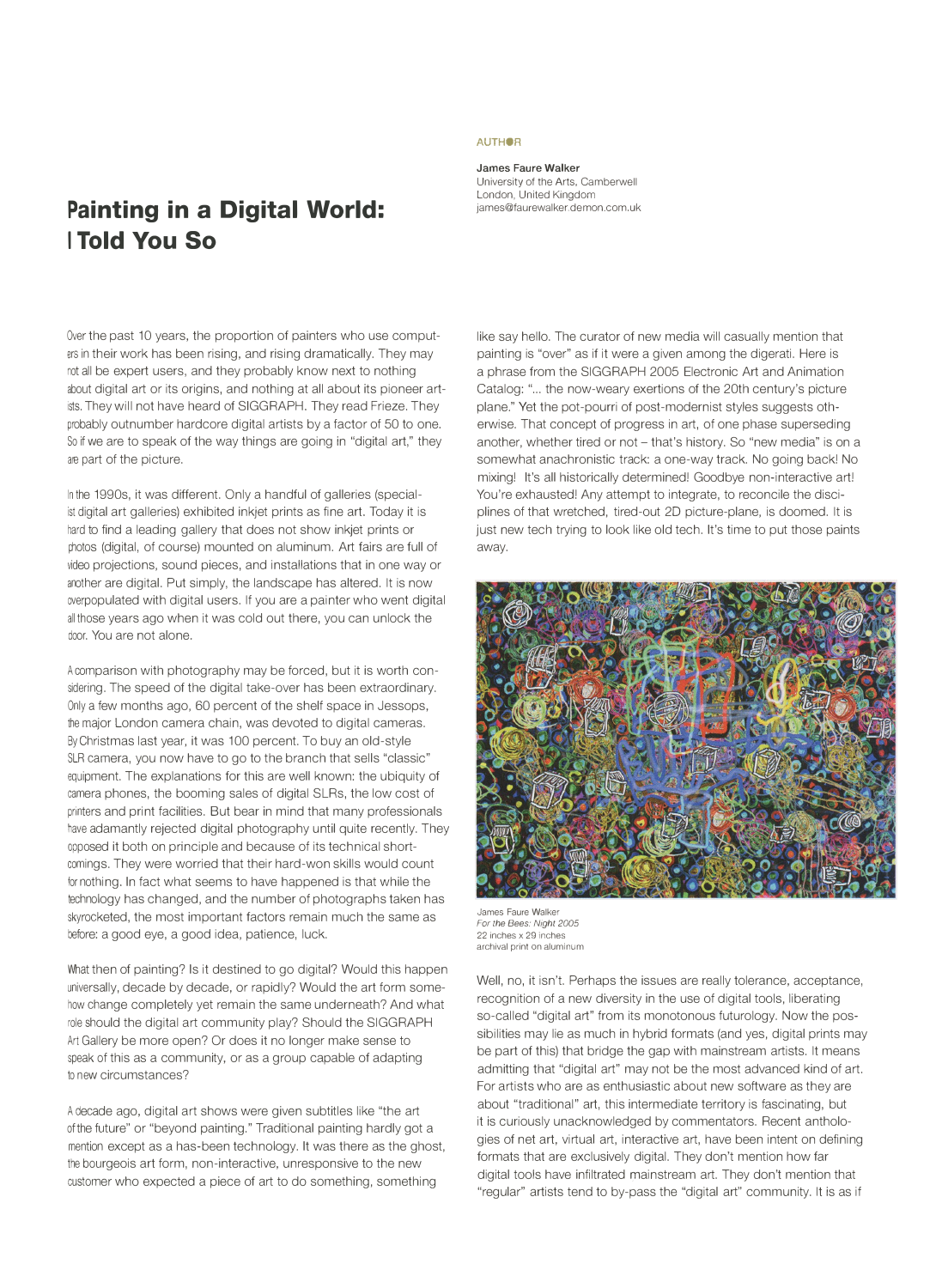the writers all take the same view, that painting, installation, and video are each in their various ways clapped out, and the only new, the only cuttingly subversive, initiatives are coming from narrowly defined digital specialists. There is no mention of the prevalence of video installation, nor of the current resurgence of painting, of its integration with digital ways of seeing. Actually, sometimes they don't mention "digital painting" either. Perhaps they mean to say that it doesn't exist.

To be fair, at the moment it is not clear what "digital painting" means, or might mean in the future, or indeed whether it represents anything more than a sub-culture that can be justifiably ignored. To be a plausible category, it should at least be a breakaway category, distinct from the parent. Is an inkjet print a digital painting or a print? Does this matter? Well, it could. The logic behind "new technology equals new art form" used to sound invincible. Yes, the art you make with these computers will be different, significantly different. All the fundamentals will shift about as artificial intelligence, interactivity, virtual presence, the net, come into play. Just wait! A new breed of artist will be at the controls, and the trad painters will disappear the way stonemasons disappeared once sculpture decided to get modern. Painting is yesterday. So the last thing that you would expect, or want if you had just given up your studio, would be a resurgence of painting smartened up with a combination of clever software, brilliant printers, cheap projectors, and fearlessly ambitious young artists. The newcomers are open-minded. They simply circumvent the born-again ideology of the digital purists, all that hot air about the New Art. There is no contradiction between an "old" format and a "new" processing device. There is nothing wrong in working with fake paint at the same time as real paint. Life is like this now. Instead of a pack of slides, you carry the slides in the iPod. It's a change, but maybe not a revolution.

Art stores have been stocking inkjet papers for some years, but the shelf space for "traditional materials" has not been giving way to boxes of software. All the indications suggest that there will be no outright take-over. "Physical painting" and "digital painting" are destined to co-exist. For the present, you will not have to track down a "classic art" store to get hold of that cadmium red. But in the context of a digital art show you can still feel this invisible barrier. It is like an inhibition, a reflex that makes you clam up, stifling a spontaneous response. ("I can't say I like this till I have checked through the technical statement; it may just be a new filter.") It is as if what is good, bad, indifferent here has to be for reasons quite different from the reasons we apply in a "traditional" gallery (any gallery not part of a computer conference, or an art-of-thefuture show). But now we can come across superb pieces in regular art shows that don't parade their digital credentials (that's background) even though these pieces could not exist without the digital controllers. Leo Villarreal's light environments are one example. The digital category no longer makes much sense, or only a perverse sense, where digital art aspires to be real art, and real art aspires to be digital. It is confusing, to say the least. It also discourages the "mainstream" artist with real enthusiasm for the digital from getting involved.

New "mainstream" critics now breezily announce that we are beyond the phase where computer art was just about psychedelic patterns; they single out painters who manipulate software like real artists should, artists fluent and at ease with the medium. It is now just another technique. For those who were making digital pieces 20 or 30 years ago the hard way, amidst skeptical colleagues in the painting world

proper, this may be hard to take. Painters fresh out of college can not scan, process, print, paint, project video imagery without any technical obstacles. The road is open. Yet there is no aesthetic law that says that overcoming difficulty is itself a virtue, and no law that says doing it means doing it best.

Certainly, it is worth setting the record straight, and making sure the past decades of extraordinary effort are not forgotten. But the old stereotypes that kept digital art afloat no longer fit. Some artists probably thought they never did fit and felt embarrassed about the hype and the uncritical attention given to what in other contexts would never get past the door. But these artists initially had to work on their own so they liked the company, the acceptance, the feeling of being part of the club, being in the vanguard. They got to live in the future while their neighbours lived in the past.

No longer can you put digital (avant-garde, the future, the edge) on one side, and painting (traditional, over) on the other and just leave it at that. Some critics have noticed a growing tendency in digital art to look back, not just with retro styles and personal family histories, but also by documenting the pioneering days of digital art itself, booking its berth in the museum. Meanwhile, it is the painters, the installation artists, who have turned their attention to the future. Theories? Welt, here is one: perhaps the deepest impact of computer graphics will only be felt once the mainstream has absorbed it. Digital art will dissolve always category. Painting will continue.

What made digital art distinctive 10 years ago (sending a jpeg through "cyberspace") no longer makes it distinctive. It is time to drop the special pleading, as if this art is so advanced that it needs some sort of technical manual for the non-expert to get hold of the idea. The "technical statement" (still obligatory in a SIGGRAPH Art Gallery submission is a legacy of the phase when computer art really was computer art when both software and hardware were custom built. The story of process involved in weaving the image together could be as interesting as the image itself. It was a triumph of homemade engineering. Nowadays if you say "I used Photoshop," you are not saying anything. It would be like exhibiting a drawing and saying: "By the way, I used a 28 pencil,"

Digital art has existed in this limbo where you cannot predict whether a viewer has been reading Computer Graphics World or Artforum, or neither, but is unlikely to have read both. In an ideal world the exhibits would be self-evident, and a curator could orchestrate an exhibition to bring out similarities and contrasts, identify influences, show how one form evolved into another. But this doesn't happen. The context is no context. The actual work on show, be it an Epson print or an immersive interactive sound piece, may need some helpful explanation. It doesn't, so to speak, work on its own. In a normal gallery context the viewer should be able to get the point in a glimpse. This assumes they are aware of the milieu, pick up the subliminal signals, the codes in the gallery décor, or lack of décor. They see "the piece." They like it, they don't like it, they shrug, they look at it again, they leave. Enough said. A week, a month later they can read a review and reflect on what they missed. Digital art is not like that. It is rarely reviewed, or commented on with the cold eye of the critic. Most of what is written is gently supportive and uncritical. It is written by the artists themselves.